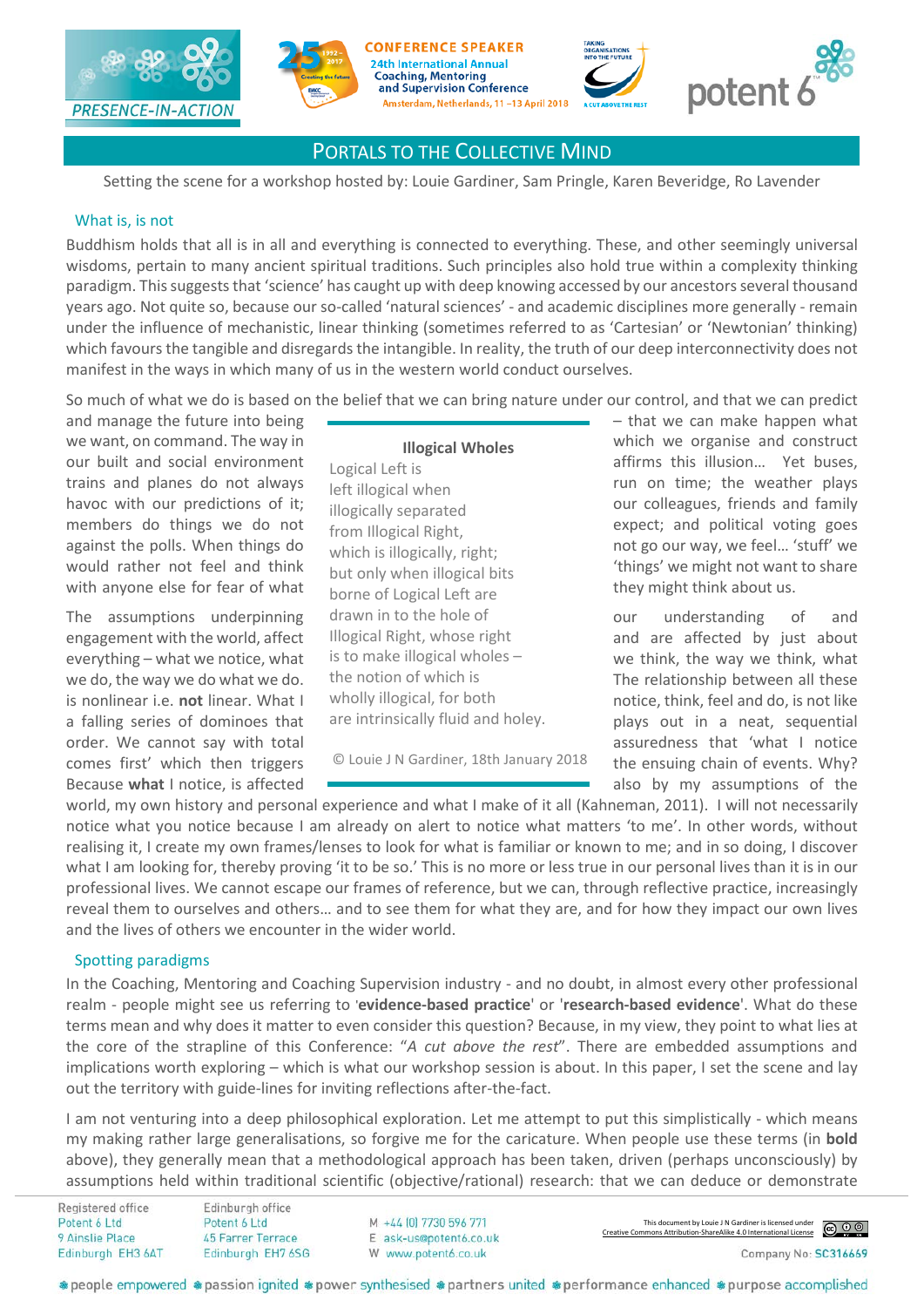









Setting the scene for a workshop hosted by: Louie Gardiner, Sam Pringle, Karen Beveridge, Ro Lavender

causality i.e. we did this… and these outcomes arose; or people said that… which means this… so we can conclude such-and-such. To make these claims, we necessarily assume that a whole range of factors or variables can be ignored or isolated from context 'making it possible to test or identify 'cause-effect' correlations (deductive) and/or develop an hypothesis, model or theory/explanation (inductive) which will help us predict or influence future responses, outputs or outcomes.

The research format generally includes some kind of primary research, inquiry or intervention, the data from which will be collected and analysed; and then, finally, conclusions and recommendations will be drawn. Often, so-called 'objective', evidence-based practice/research is a numbers/probability game seeking proof, 'predict-ability' and replicability of results. Even in psycho/social sciences and change management practices (where what goes on for individuals and between/amongst people may be the focus of research) many practitioners/researchers still find themselves unwittingly shackled to the assumptions that dominate and shape traditional scientific research. Where this is evident, typically we may see some or all the following:

- Linear, cause-effect thinking  $-$  'if we do X then Y will happen'.
- Reductionist tendencies which involve seeking to understand something by reducing it into parts and examining those 'parts' in isolation from their contextual whole.
- Processes or heuristic (rule of thumb) practices that may also employ metaphors that imply that nature and human beings can be treated/researched as if they are machine-like e.g. the 'resilience engine'.
- Seeking to improve 'prediction and control' which is tied to linear thinking.
- 'Promise-to-deliver' claims attached to goal/outcome-oriented planning/interventions.
- Methods and processes that follow step-by-step sequences like 'brainstorming or qualitative datacollection, categorising, analysing, prioritising, concluding, recommending'.
- Suggesting that it is possible to translocate 'best practice' from one context to another.
- Claims that natural selection i.e. competition, is the way of the world and that being 'a cut above the rest' is the goal to chase because it is the way we will surely win.

All are signs of traditional scientific thinking and practice which, **depending on the scope, focus and purpose** of the intervention/research, **may** be appropriate. Sadly, linear thinking and practice also finds its way into VUCA (volatile, uncertain, complex, ambiguous) realms or unbounded 'systems' fraught with many variables and massively entangled, nonlinear interdependencies. In complex living systems – such as individuals, groups, organisations, ecosystems and the wider world – traditional, linear thinking approaches/interventions on their own, are either insufficient and/or inappropriate for addressing or influencing wider systemic change.

Working with and making sense of VUCA human systems calls for new ways of seeing and understanding what is going on – a new paradigm – which requires different capacities and new ways of being and engaging. We cannot enter a new paradigm on demand (our desire and belief that we can is of the dominant paradigm); rather it comes upon us and into us before we know we have it and certainly before we can talk about it. This ties in to adult developmental approaches (Torbert, 1991; Fisher et al., 2003; Torbert et al., 2004; Rooke & Torbert, 2005). We need to immerse ourselves in that which may be deeply uncomfortable and confronting in order to shake us out of our current frames and paradigms. We need to enter and reside in the places of not-knowing long enough for new knowing to arise in and manifest through us.

Knowledge of Systems Thinking and complexity sciences has the potential to offer new lenses, perspectives and ways of handling inordinate complexity as evidence in our modern-day, cyber-connected world. What human beings of today can do and make is far beyond the imagination of our forebears. We appear to be able to manipulate our world and bend much to our command. However, even in these seemingly advanced, associated disciplines – including the systems thinking and complexity science domains (Morin, 2006; Hodgson, 2016; Rajagopalan, 2016) – there is a propensity to fall back into some of the traditional science tendencies mentioned above (particularly the belief in and 'holy grail' pursuit of 'one unified theory', which 'when' found will enable 'even

Registered office Potent 6 I td 9 Ainslie Place Edinburgh EH3 6AT

M +44 (0) 7730 596 771 E ask-us@potent6.co.uk W www.potent6.co.uk

This document by Louie J N Gardiner is licensed under [Creative Commons Attribution-ShareAlike 4.0 International License](http://creativecommons.org/licenses/by-sa/4.0/)

Company No: SC316669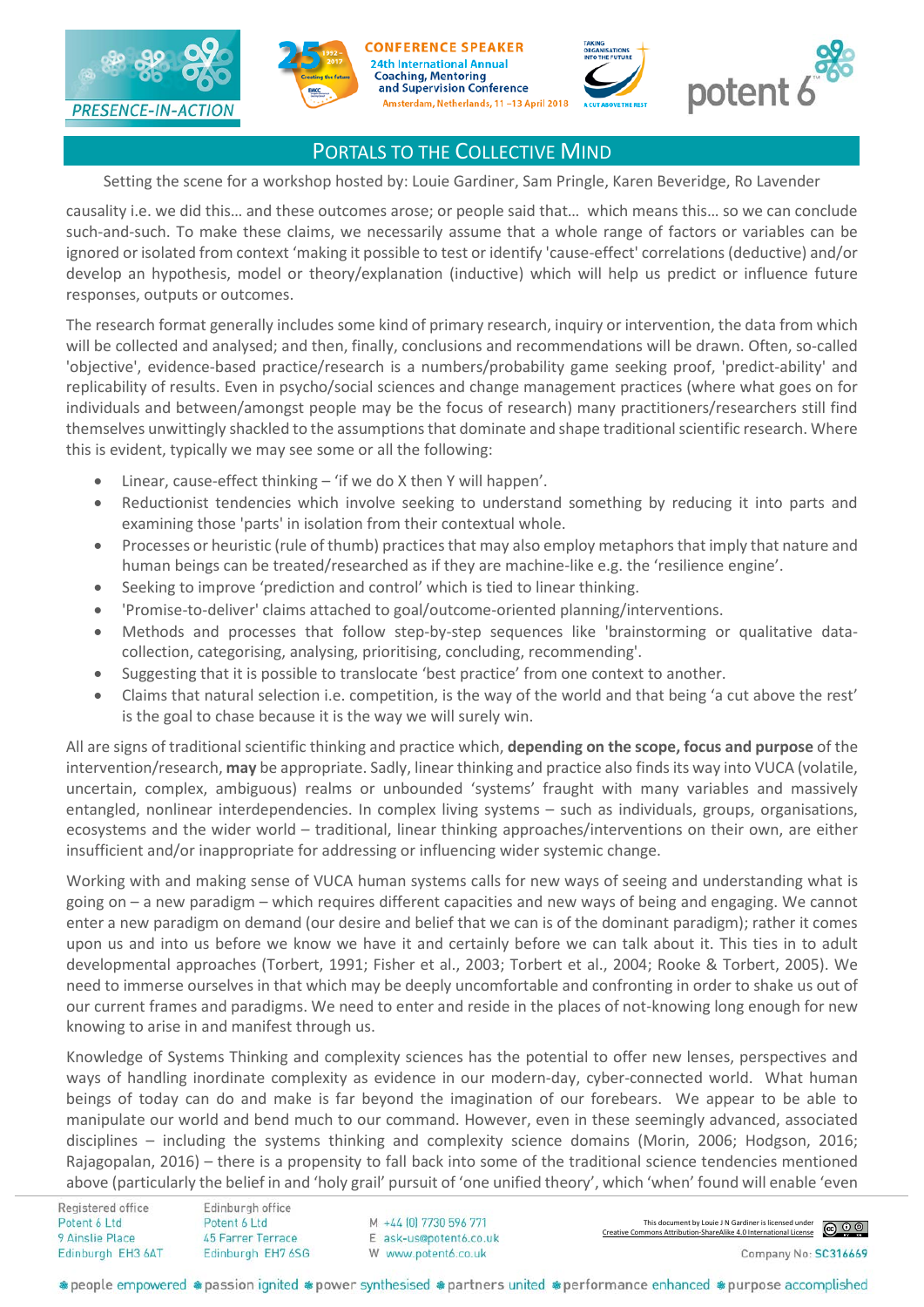









Setting the scene for a workshop hosted by: Louie Gardiner, Sam Pringle, Karen Beveridge, Ro Lavender

greater mastery, prediction and control of our world'). That this thinking persists amongst some complexity scientists is an indication that having access to theoretical knowledge does not de facto translate into embodied knowing (Polanyi, 1966). It was Wang Yangming (1472-1529) whose insights on this matter translated into the oft quoted "to know and not act is yet not to know" (Shou-Jen, 2018).

Arguably one of the reasons impeding our embodiment is that in both the traditional and systems thinking / complexity science realms, the human, first-person dimension is either completely ignored, absent, subsumed in the whole or isolated/abstracted from it. We may appear to have greater mastery over our external dominion but cannot (yet) claim this about ourselves nor each other. If we had this mastery, surely all our problems would be resolved and we would be eternally happy souls!

Beyond the limitations of these linear and complexity thinking paradigms, what else is there? How can we engage in ways that help us re-incorporate our Selves into ourselves, our communities, neighbourhoods, nations and the world, rather than do what western humanity is accustomed to doing - which results in splitting ourselves off as if we are separate, independent, competing entities all scrabbling to be **the** cut above the rest?

#### *Inclusionality*

*The space between defines the place of immateriality The thing you see is no such thing, as no such thing can be. That which we see in time in space is concentrating energy that flows in form in place through space, informing receptivity. For space imbues; embraces all without exclusivity. This grace-ful flow is nature's way, it's called Inclusionality1 .*

*© Louie J N Gardiner, 2017 (Gardiner, 2018b)*

#### Returning home

Informed by nature's principle of Natural Inclusion (Rayner, 2004; 2017; Gardiner, 2018b; Rayner, 2018) we can re-discover and re-incorporate our Selves. The praxis and practice deployed with the P6 Constellation helps us find our way back into loving presence-ful relationship with ourselves, each other and life. It does this, paradoxically, by helping us to centre in on ourselves using all our faculties and modalities of learning. Like the cosmos that centres in on itself and

expands (Swimme & Tucker, 2011), so can we. Through this approach we are enabled to engage in the inclusional dance that is nature's sway between receptive-responses presences - a dance I call **Presence-in-action which seeds** [Symmathesic Agency](http://potent6.co.uk/corporate-consulting/) (Gardiner, 1999; 2013; 2014; 2015; 2016; 2017; Gardiner, 2018a). It reconnects us and extends our abilities to come upon integrative solutions (Follett, 1918; 1919; 1924; 1942) in a coherent, wholehearted, fully human way. **This cannot be the only way.** However, it is a **new way that is metalogically[1](#page-2-0) coherent with the complexity of reality and the principle of Natural Inclusion**. And it is proving to be efficacious with adults and children across generations, cultures and professional contexts.

#### Closing caveat

Our session will afford glimpses of what is embedded and embodied in, and accessible through, the P6 Constellation. The references included here offer a tiny taste of what I have covered in my PhD**\***, the latter of which significantly informs our P6 Constellation and Presence-in-Action praxis. We hope our session intrigues and invites you t[o find out more.](http://www.potent6.co.uk/)

© Louie J N Gardiner, 7th April 2018

Registered office Potent 6 Ltd 9 Ainslie Place Edinburgh EH3 6AT

 $\overline{a}$ 

This document by Louie J N Gardiner is licensed under [Creative Commons Attribution-ShareAlike 4.0 International License](http://creativecommons.org/licenses/by-sa/4.0/)



<span id="page-2-0"></span><sup>&</sup>lt;sup>1</sup> A metalogue is a conversation in which the content is reflected in the form and process of the conversation. The P6 Constellation is metalogically coherent because it deals with complex reality on its own terms and through a representational form and way of processing that are consistent with nature's principle.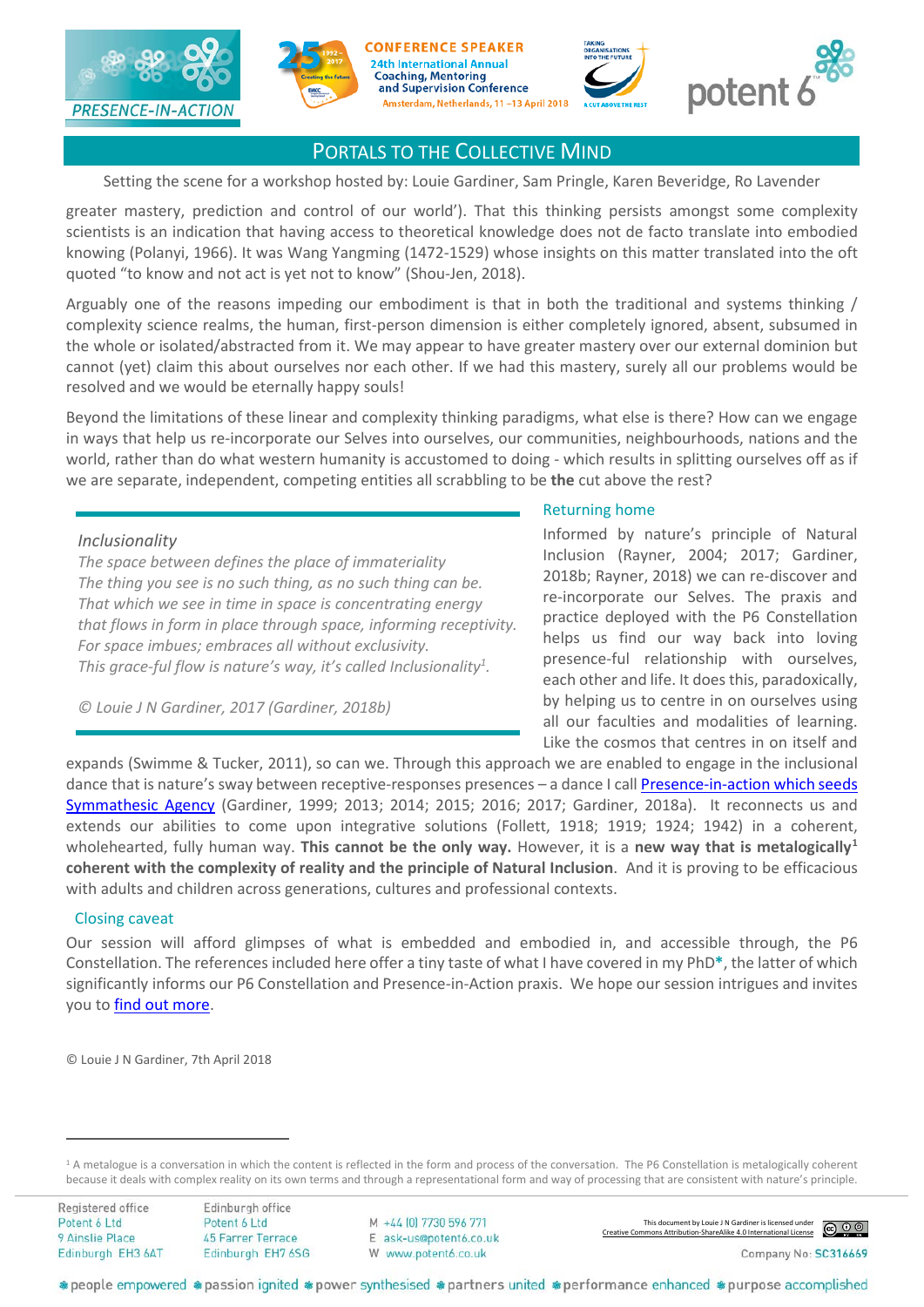







# potent

# PORTALS TO THE COLLECTIVE MIND

Setting the scene for a workshop hosted by: Louie Gardiner, Sam Pringle, Karen Beveridge, Ro Lavender

# **\*Post-script: About my PhD research**

My research involves academic and practice contributions at five different levels of analysis. Most PhDs in Systems Science involve only the first three of these. I have:

- 1. Undertaken a substantial systemic action research case study with an external organisation and its employees/volunteers to build their capacity in systemic inquiry;
- 2. Developed six new systems frameworks/methods and applied them in the context of the case study;
- 3. Evaluated those frameworks and methods through participant feedback and self-reflection on my practice;
- 4. Experimented with new forms of narrative construction and the use of multiple media in the writing up of the thesis; and
- 5. Developed a new methodological approach called 'subjective empiricism' to underpin and justify all of the above.

These five different levels of analysis are inextricably interrelated, adding layers of exploration and dimensions of depth and complexity not ordinarily faced in most academic theses. My day-to-day practice with the P6 Constellation has helped make my doctoral journey not only possible but transformational – both for me and those on the journey with me.

#### **References**

Fisher, D., Rooke, D. & Torbert, W. (2003) *Personal and Organisational Transformations through Action Inquiry*. Trowbridge, Wiltshire: Edge\Work Press.

Follett, M. P. (1918) *The New State*. University Park, Penn: United States: The Pennsylvania State University Press.

Follett, M. P. (1919) Community is a Process. *The Philosophical Review*, 28(6), 576-588.

Follett, M. P. (1924) *Creative Experience*. United States: Martino Fine Books.

Follett, M. P. (1942) *Dynamic Administration: The Collected Papers of Mary Parker Follett*. New York: Harper & Brothers.

Gardiner, L. J. N. (1999) PAI: Point Attractor Inquiry process Sheffield: Potent 6 Ltd.

Gardiner, L. J. N. (2013) Adaptive capacity: looking at human systems dynamics. *Coaching Today*(6), 19-24.

Gardiner, L. J. N. (2014) Changing the Game of Change-making. *Coaching Today*, 12, 6-11.

Gardiner, L. J. N. (2015) 'Knowing' comes before 'knowing we know', *Potent Alchemy*. 01/03/2015. Available online: [Accessed 2015].

Gardiner, L. J. N. (2016) Safeguarding my own trustworthiness. *e-O&P: Journal of the Association of Management Education and Development*, Winter, 36-47.

Gardiner, L. J. N. (2017) Portals, patterns and paradigm shifts, *EMCC 2017.* Edinburgh, Edinburgh.

Gardiner, L. J. N. (2018a) *In the Presence of Innocence.* Available online: [http://potent6.co.uk/2018/03/29/in-the](http://potent6.co.uk/2018/03/29/in-the-presence-of-innocence/)[presence-of-innocence/](http://potent6.co.uk/2018/03/29/in-the-presence-of-innocence/) [Accessed.

Gardiner, L. J. N. (2018b) Review: The Origin of Life Patterns - in the Natural Inclusion of Space in Flux. *Human Arenas*, 1(1).

Hodgson, A. (2016) *Time, Pattern, Perception*. PhD Hull.

Kahneman, D. (2011) *Thinking, fast and slow*. Translated from English by. New York: Farrar, Straus and Giroux.

| Registered office | Edinburgh office  |                        |                                                                                                                 |
|-------------------|-------------------|------------------------|-----------------------------------------------------------------------------------------------------------------|
| Potent 6 Ltd      | Potent 6 Ltd      | M +44 [0] 7730 596 771 | This document by Louie J N Gardiner is licensed under<br>mmons Attribution-ShareAlike 4.0 International License |
| 9 Ainslie Place   | 45 Farrer Terrace | E ask-us@potent6.co.uk | Creative Commons Attribution-ShareAlike 4.0 International License                                               |
| Edinburgh EH3 6AT | Edinburgh EH7 6SG | W www.potent6.co.uk    | Company No: SC316669                                                                                            |
|                   |                   |                        |                                                                                                                 |